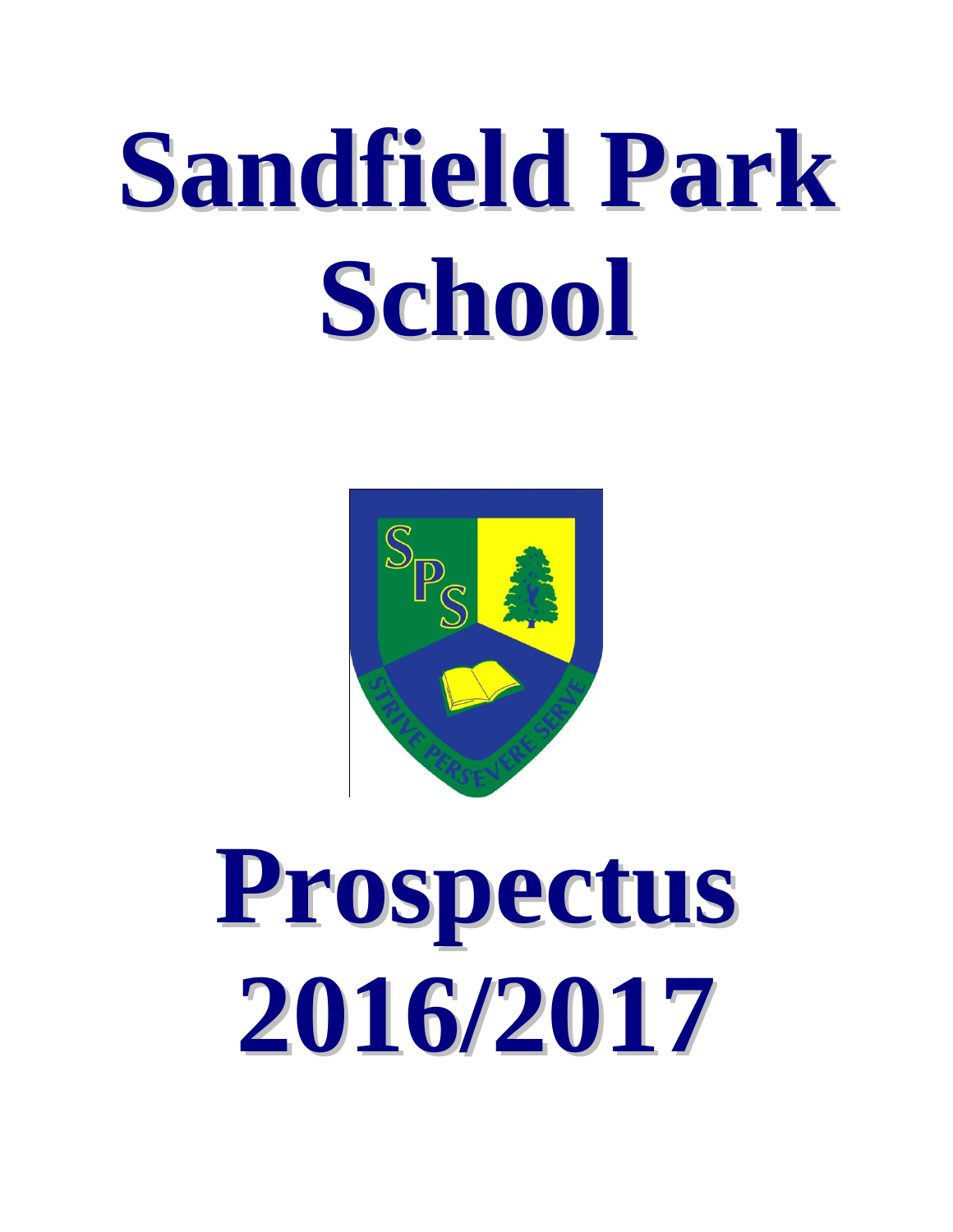### **CONTENTS**

| Welcome                                                  | Page 3  |     |
|----------------------------------------------------------|---------|-----|
| <b>Vision and Values</b>                                 | Page 4  |     |
| <b>Aims</b>                                              | Page 4  |     |
| <b>Teaching Staff and Support Staff - Sandfield Park</b> | Page 5  |     |
| <b>Teaching Staff and Support Staff - Alder Hey Site</b> | Page 6  |     |
| <b>The Curriculum</b>                                    | Page 7  |     |
| <b>English, Mathematics, Science, Humanities</b>         | Page    | - 8 |
| Art, PE, Drama, Music                                    | Page 9  |     |
| Computing/ I.C.T., P.S.H.E, R.E, Careers                 | Page 10 |     |
| School Day, Absence, Uniform, Jewellery                  | Page 11 |     |
| <b>Charges, Governors, Pastoral Care Discipline</b>      | Page 12 |     |
| Home Links, Admissions, Child Protection, Complaints     | Page    | 13  |
| <b>Study Support</b>                                     | Page 14 |     |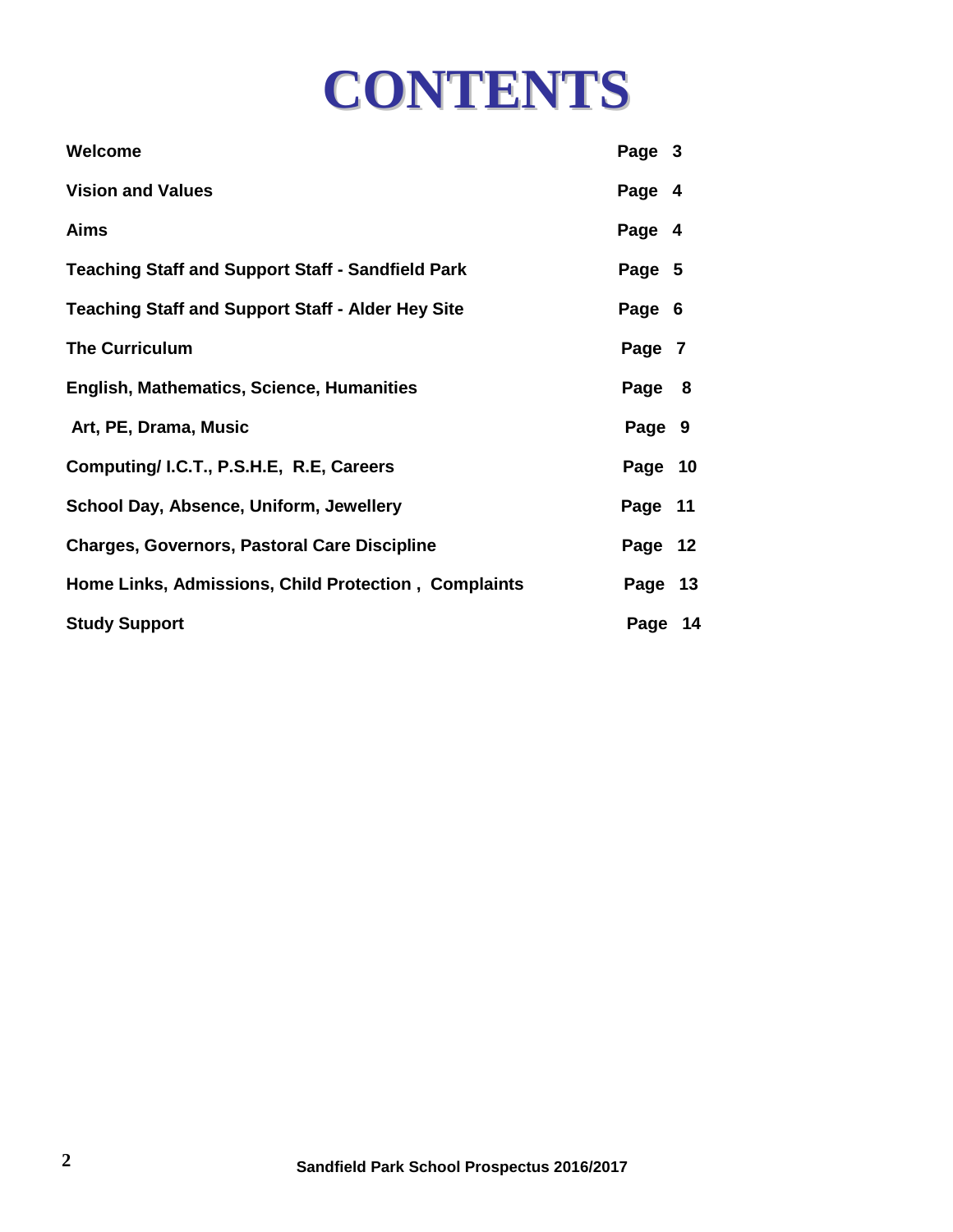### **SANDFIELD PARK SCHOOL**



**Sandfield Park School Sandfield Walk Liverpool L12 1LH**



**Telephone Number: 0151 228 0324 Fax Number: 0151 252 1273 E-mail: sandfield-ao@sandfieldpark.liverpool.sch.uk Website: www.sandfieldparkschool.com** 



#### **Headteacher: Mr. M. Hilton Chair of Governors: Mrs. B. Kerr**

*You are most welcome to contact the Headteacher and make an appointment to visit the school* 

Sandfield Park School is a purpose-built day school which serves the needs of secondary age 11-19 year old pupils with physical disabilities and learning difficulties in the Liverpool area.

The school is situated just off Queens Drive, Stoneycroft and is in close proximity to Alder Hey Childrens Hospital. It was officially opened in 1961 by Group Captain Douglas Bader and is set in a very pleasant location. Grass and trees surround the school building, and there is a school field and multi – purpose games area.

The main school building consists of seven classrooms together with specialist teaching areas including Science Laboratory, Technology Area, Library, Central Hall/Gymnasium, Multi – Sensory Room, and an Art and Design Room. In addition there is a separate, specially equipped Sixth Form Building.

The school has medical cover at all times together with Physiotherapy and NHS School based Nurses. The school has specialist rooms and treatment areas for the Medical Staff and Physiotherapists.

Pupils are taught in small class groups which enable them to receive the individual attention that they require. Each class group has at least two classroom assistants attached to them and more often three or more.

In September 2003 Alder Hey Hospital School became part of Sandfield Park School and the school also became responsible for Home Teaching for children unable to return to their own school for medical reasons.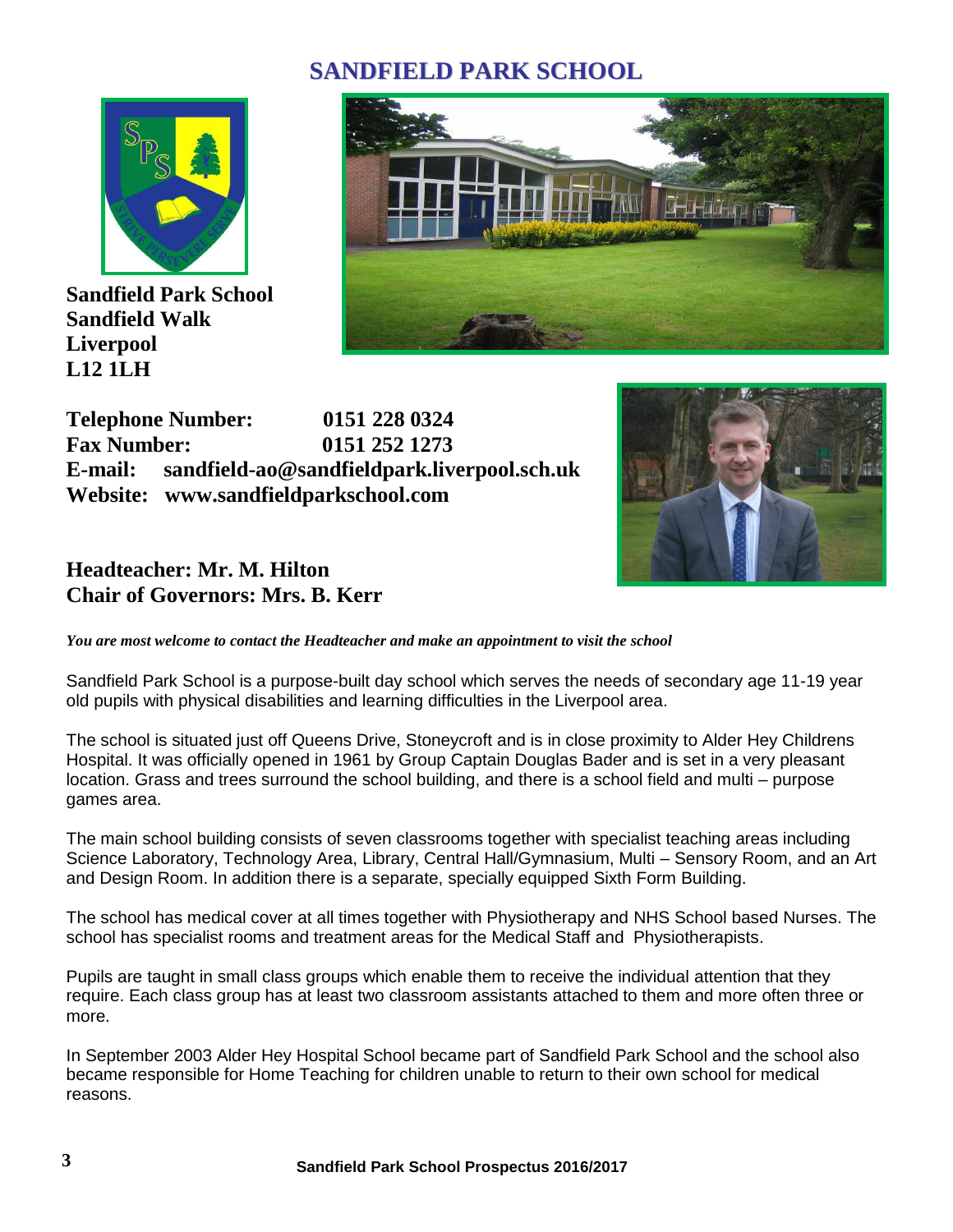#### **PARENTS**

An open door policy is in operation at Sandfield Park School and parents are most welcome to contact the school at any time to discuss their child. Parents are invited to attend their child's Annual Review or Educational Health Care Plan Meeting as well as the two open evenings held each year. Parental involvement is encouraged at all levels.

#### **VISION AND VALUES**

Through the highest expectations of staff and pupils we will provide a safe environment with a broad rich curriculum including a choice of out of hour's clubs which encourages personal success and independence. Teaching is based on staff striving to achieve the highest professional standards and learning is based on a vigorous, stimulating and enjoyable curriculum that will aim to prepare pupils for 21<sup>st</sup> century life and to be as independent as possible.

Sandfield Park School is committed to the belief that all pupils have the right to an education that will prepare and develop them in the best way possible for their future lives. The dignity of each pupil will be respected and they in turn will be encouraged to respect the rights and dignity of others. Sandfield Park recognises the value of partnership with parents and links with outside agencies and the community and pledges itself to foster them.

#### **AIMS OF THE SCHOOL**

- To provide a happy, safe, secure and stimulating environment to which pupils can develop their potential physically, mentally, spiritually and socially.
- To foster self-esteem.
- To produce confident and caring young people who can take their place in society as independently as their disability allows.
- To deliver a broad balanced and relevant curriculum, that can cater as far as possible for individual needs.
- To work closely with parents and to support them through the difficulties in bringing up a child with a disability.
- To play an active role in the community, and so enhance greater awareness and understanding of our pupils.
- To liaise with outside agencies to help provide the widest possible experience for pupils.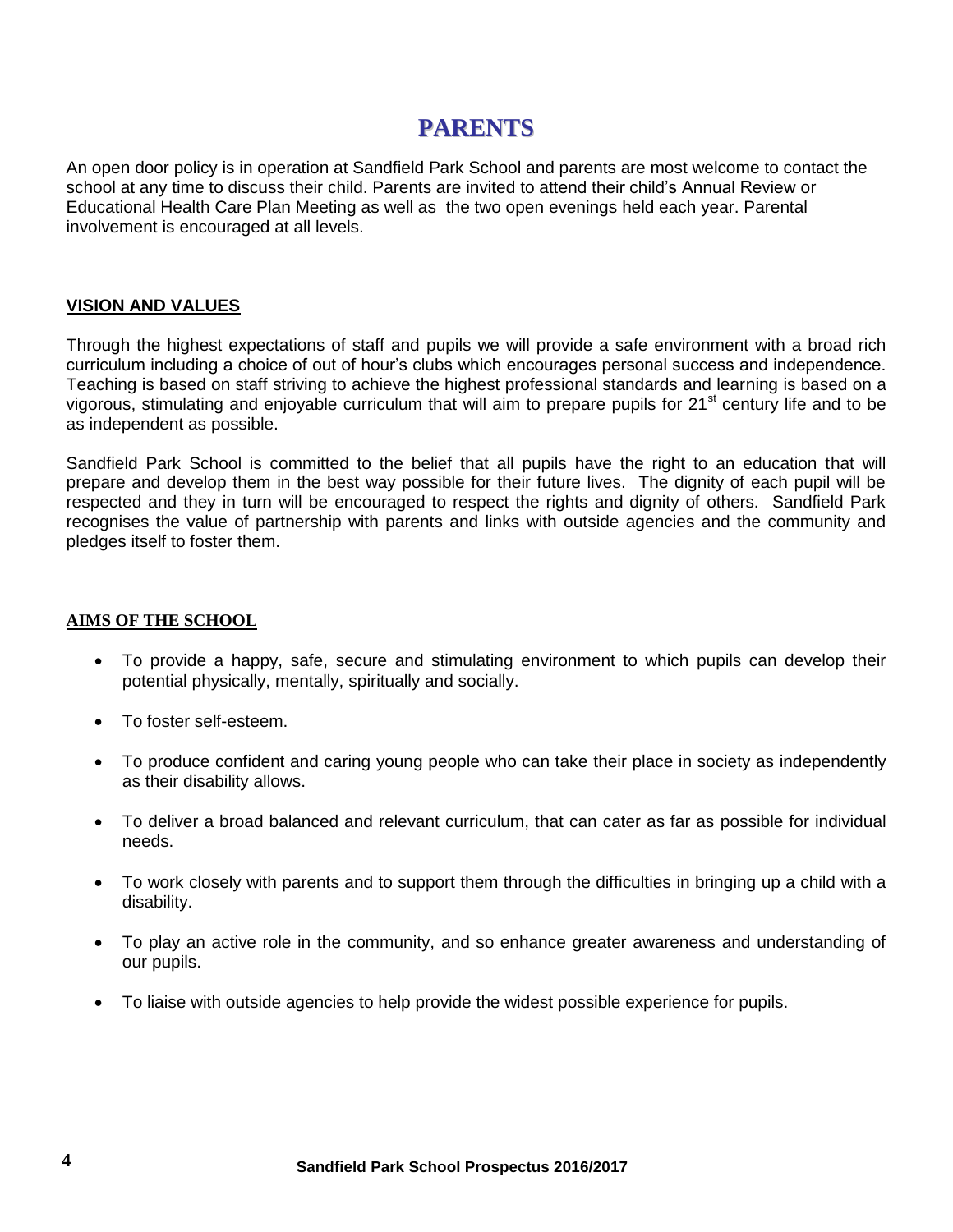#### **SENIOR MANAGEMENT TEAM**

| Mr.  | Mark             | <b>Hilton</b>  | <b>Headteacher</b>                                                     |
|------|------------------|----------------|------------------------------------------------------------------------|
| Mrs. | Ann              | <b>Wells</b>   | <b>Deputy Headteacher, Child Protection, S.E.N.</b>                    |
| Mrs. | Lynne            | <b>Giblin</b>  | <b>Assistant Headteacher/Senior Teacher of KS4 and Hospital School</b> |
|      | Miss. Shimenenge | Foga           | <b>Senior Teacher of KS3</b>                                           |
|      | Mrs. Lynda       | Kenrick        | <b>Senior Teacher of 6th Form</b>                                      |
|      | Mrs. Wendy       | <b>Henshaw</b> | <b>Senior Teacher of Home Tuition / ACE</b>                            |
| Ms.  | Kathy            | Leahey         | <b>School Business Manager</b>                                         |

#### **TEACHING STAFF - SANDFIELD PARK SITE**

|      | <b>Teaching Staff</b> |                  |                                                   |
|------|-----------------------|------------------|---------------------------------------------------|
|      | Miss. Susan           | <b>Barry</b>     | <b>Class Teacher and P.E. Co-ordinator</b>        |
|      | Miss. Marina          | <b>Cannon</b>    | <b>Technology and P.H.S.E.</b><br>$a^2 + b = c$   |
| Mrs. | Lorna                 | Evans            | <b>Music Co-ordinator</b>                         |
| Ms.  | <b>Shimenenge</b>     | Foga             | <b>Class Teacher and Science Co-ordinator</b>     |
| Mrs. | <b>Lynne</b>          | <b>Giblin</b>    | <b>ICT Co-ordinator</b>                           |
| Mr.  | Kevin                 | <b>Gauden</b>    | P.E. Co-ordinator                                 |
|      | Miss. Denise          | <b>McAlister</b> | <b>Class Teacher and Humanities</b>               |
|      | Miss. Carly           | <b>Hynes</b>     | <b>Class Teacher and R.E.</b>                     |
|      | Mrs. Lynda            | <b>Kenrick</b>   | <b>Class Teacher and 6th Form</b>                 |
| Mr.  | Luke                  | <b>Benson</b>    | <b>Class Teacher and Mathematics Co-ordinator</b> |
|      | Miss. Michaila        | Worrall          | <b>Class Teacher and ASD Co-ordinator</b>         |
|      | Miss. Melissa         | Gould            | <b>Class Teacher and ICT Co-ordinator</b>         |

#### **SUPPORT STAFF - SANDFIELD PARK SITE**

| Julie                 | <b>Cummins</b>      | <b>Personal / Administration Officer</b> |
|-----------------------|---------------------|------------------------------------------|
| <b>Stephen</b><br>Mr. | <b>Foster</b>       | <b>Finance / Exams Officer</b>           |
| Miss. Lauryn          | <b>Mills-Baines</b> | <b>Administration Officer</b>            |
| Mr. Lawrence          | <b>Hatchard</b>     | <b>Site Manager/Inclusion Officer</b>    |
| Sarah<br>Ms.          | Spoor               | <b>Learning Mentor</b>                   |
| <b>Jayne</b>          | Graham              | <b>Chef</b>                              |
| <b>Peter</b>          | <b>Humphries</b>    | <b>Cleaner / Assistant Chef</b>          |
| <b>Maria</b>          | <b>Irwin</b>        | <b>Catering Assistant</b>                |
| <b>Pauline</b>        | <b>McKenna</b>      | <b>Cleaner</b>                           |
|                       |                     |                                          |

#### **LEARNING SUPPORT STAFF - SANDFIELD PARK SITE**

| <b>Mrs</b> | Lynne         | <b>Bailey</b> |      | Miss. Michelle  | <b>Carroll</b>  |
|------------|---------------|---------------|------|-----------------|-----------------|
|            | Mrs. Lynne    | <b>Brown</b>  |      | Miss. Elizabeth | <b>Jarrett</b>  |
| Mrs.       | Kathleen      | Cavanagh      |      | Miss. Caragh    | <b>McAndrew</b> |
| Mr.        | Michael       | O'Neil        |      | Mrs. Angela     | <b>Taylor</b>   |
|            | Mrs. Lindsey  | <b>Ellis</b>  |      | Miss. Lynsey    | <b>Wood</b>     |
|            | Miss. Rachael | <b>Emblem</b> | Mr.  | <b>James</b>    | <b>Bradley</b>  |
| Mr.        | Tony          | Grey          | Mrs. | Deborah         | Fox             |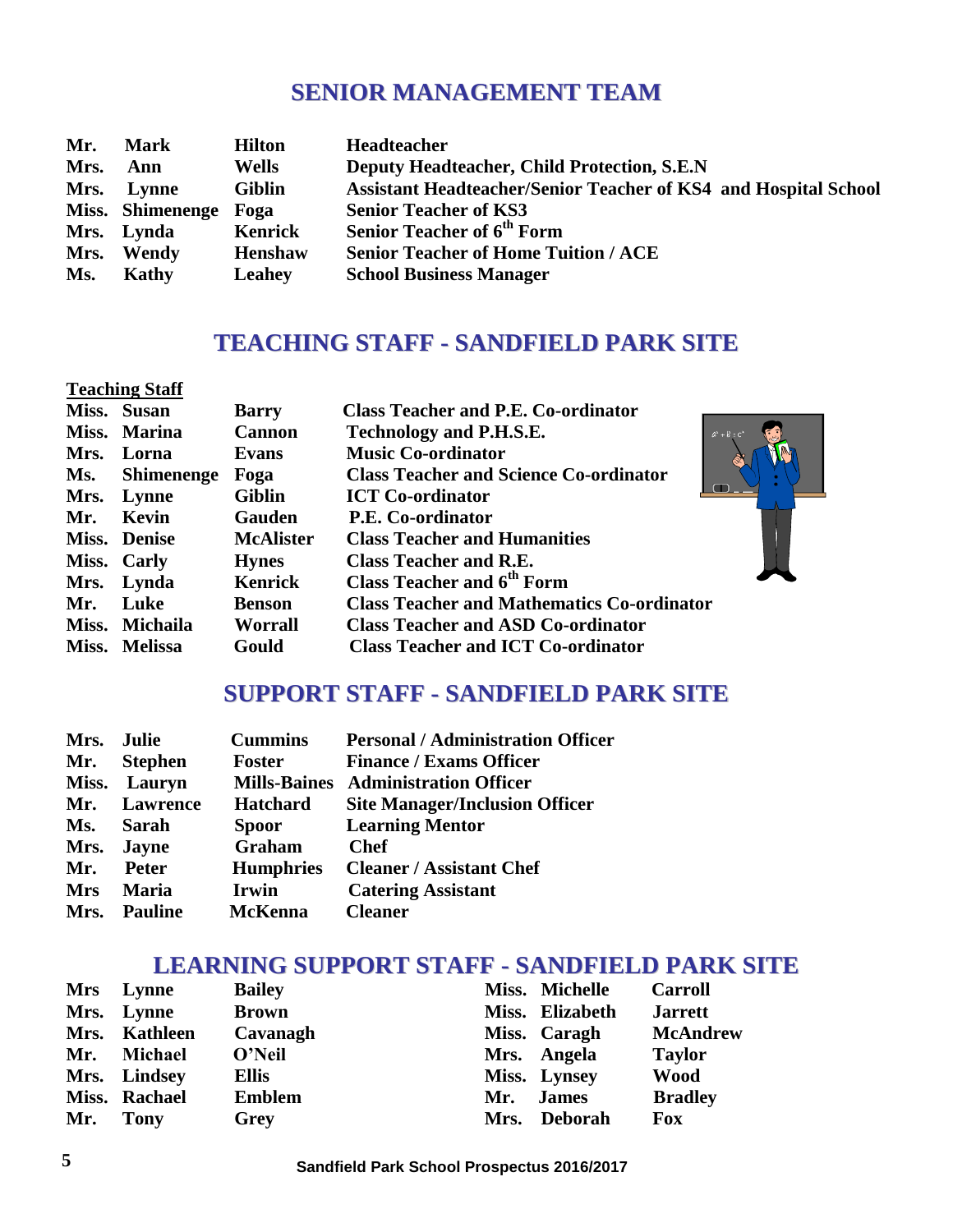|            | Mrs. Sheila           | <b>Hardman</b> |
|------------|-----------------------|----------------|
|            | Miss. Jessica         | Hopwood        |
|            | Miss. Emma            | Kayll          |
|            | <b>Miss. Rosemary</b> | <b>Hulse</b>   |
|            | Miss. Alexandra       | <b>Nixon</b>   |
|            | Mrs. Janet            | <b>Sweeney</b> |
| Miss. Mica |                       | Whinnett       |

**Mr. Nicholas Hunt Mrs. Hayley Clarkson Miss. Abbey-Lee Davies Mrs. Wioleta Kachroud Miss. Janet Rogerson Miss. Paula Rogerson**

#### **TEACHING STAFF – ACE and ALDER HEY SITE**

| Mrs.  | Wendy          | <b>Henshaw</b>         | <b>Senior Teacher for Home</b>                          |
|-------|----------------|------------------------|---------------------------------------------------------|
|       |                |                        | <b>Tuition and The Alder Centre for Education (ACE)</b> |
| Mr.   | Gary           | <b>Berkley</b>         | <b>Home Tutor and ACE</b>                               |
| Mrs.  | Lisa           | <b>Duffy</b>           | <b>Home Tutor and ACE</b>                               |
| Mrs.  | Amanda         | <b>Crilly</b>          | <b>Home Tutor and ACE</b>                               |
| Mr.   | <b>Ross</b>    | <b>Crilly</b>          | <b>ACE</b>                                              |
| Mr.   | <b>Matthew</b> | <b>Reilly</b>          | <b>ACE</b>                                              |
| Mrs.  | <b>Debbie</b>  | <b>McConnell-Jones</b> | ▭<br><b>Teacher Dewi - Jones Unit</b>                   |
| Miss. | Jane           | <b>Nolan</b>           | <b>Home Tutor and ACE</b>                               |
| Miss. | <b>Lindsey</b> | Worvell                | <b>Ward Teacher</b>                                     |
| Mrs.  | Anna           | <b>Snelham</b>         | <b>Teacher - Dewi Jones Unit</b>                        |
| Mrs.  | <b>Teresa</b>  | <b>Watkins</b>         | <b>Ward Teacher</b>                                     |
| Mrs.  | Joanne         | Lancashire             | <b>Ward Teacher</b>                                     |
| Miss. | <b>Kirsty</b>  | <b>Reynolds</b>        | <b>Ward Teacher</b>                                     |

#### **SUPPORT STAFF – ACE and ALDER HEY SITE**

| Mrs. Lin |                | Loughlin         | <b>Administration Assistant</b>               |
|----------|----------------|------------------|-----------------------------------------------|
|          | Miss. Connie   | <b>Mumford</b>   | <b>Nursery Nurse/Alder Hey</b>                |
| Mrs.     | <b>Chris</b>   | Morgan           | <b>Learning Support Assistant - Alder Hey</b> |
| Mrs.     | Gina           | <b>Neilson</b>   | <b>Learning Support Assistant - Alder Hey</b> |
| Miss.    | <b>Natalie</b> | <b>Blunsum</b>   | <b>Learning Support Assistant - ACE</b>       |
| Miss.    | Katie          | <b>Blake</b>     | <b>Learning Support Assistant - ACE</b>       |
| Miss.    | <b>Rachel</b>  | <b>Christian</b> | <b>Learning Support Assistant - ACE</b>       |
| Mrs.     | <b>Jane</b>    | Cooper           | <b>CAMHS Support Worker</b>                   |
|          |                |                  |                                               |

#### **SCHOOL GOVERNORS**



**A list of governors is available from the Headteacher or Clerk to the Governors (Mrs. Lin Loughlin)**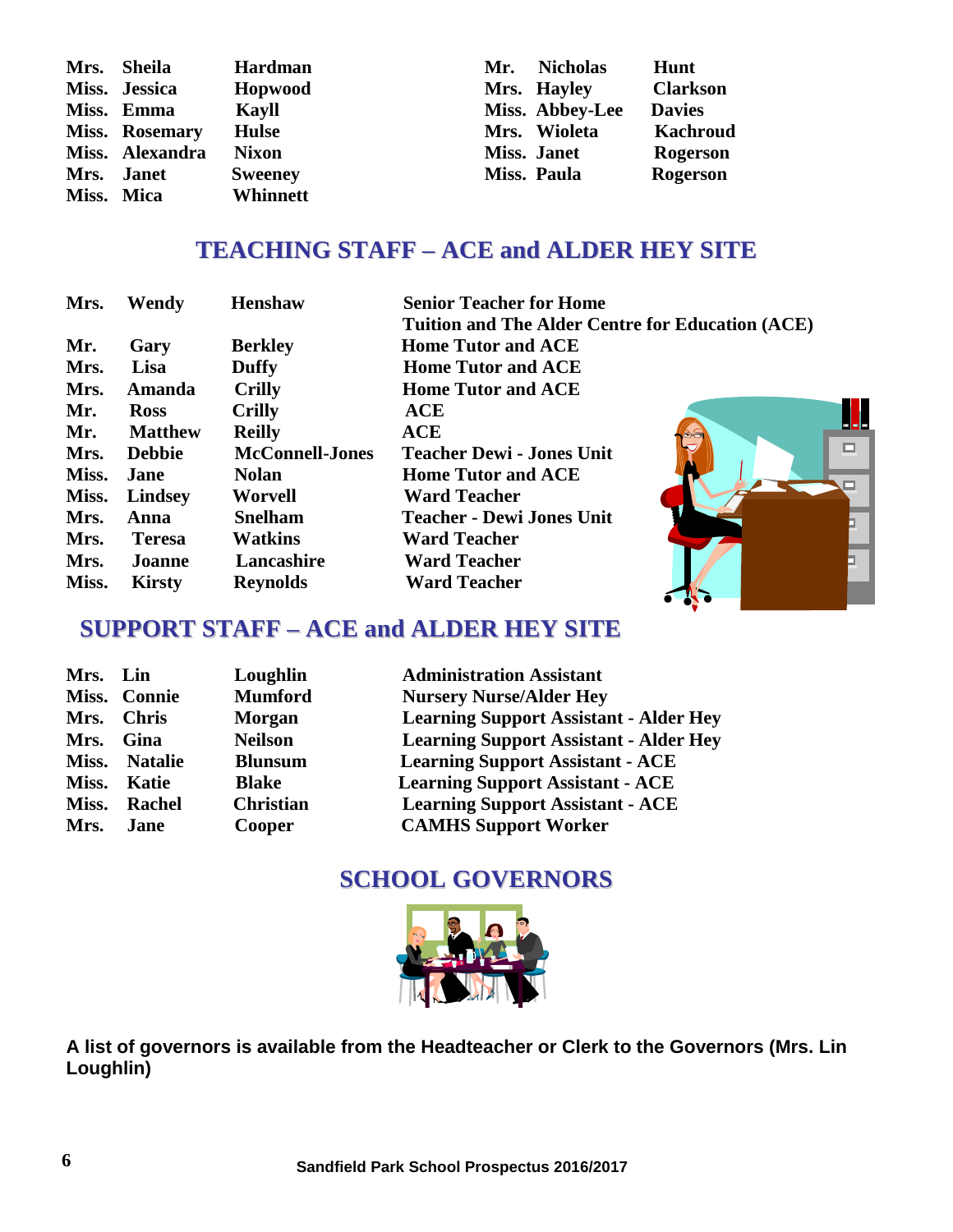#### **THE CURRICULUM**

We aim to make the curriculum on offer at Sandfield Park broad, balanced and relevant to the needs of each pupil. Our teaching is mainly class based so that there is greater continuity for our pupils in terms of their education and care. They also have some specialist teachers during the course of a week in Art, PE, Technology and Music. In addition there are specific courses designed to develop independence and daily living skills, and equip pupils with the strategies to overcome particular difficulties.

The following National Curriculum subjects are taught from the age of eleven and are based on the needs of our pupils:-

English Humanities Mathematics Physical Education (Including Swimming) Science **Food and Design Technology Food and Design Technology** Computing and Information Communication Art Technology Music

#### **CORE SUBJECTS FOUNDATION SUBJECTS**

#### **COMPULSORY SUBJECT**

Religious Education

#### **ASSESSMENT AND EXAMINATIONS**

Assessment and testing procedures are used in Key Stage 3 of the National Curriculum.to ensure that we meet the needs of our pupils and help them learn at a pace appropriate for them. At Key Stage 4 pupils are guided to take public examinations according to their ability. Examinations taken range from G.C.S.E., Entry Level, ASDAN and A.Q.A Unit Award Scheme. All the examinations taken are validated by nationally recognized Boards.









#### **CELEBRATION OF ACHIEVEMENT**

Staff have high expectation of our pupils and achievements are celebrated in different forms, on a daily, weekly and annual basis. Each pupil has an Individual Record of Achievement, in which attainments in curricular and also extra-curricular activities are detailed.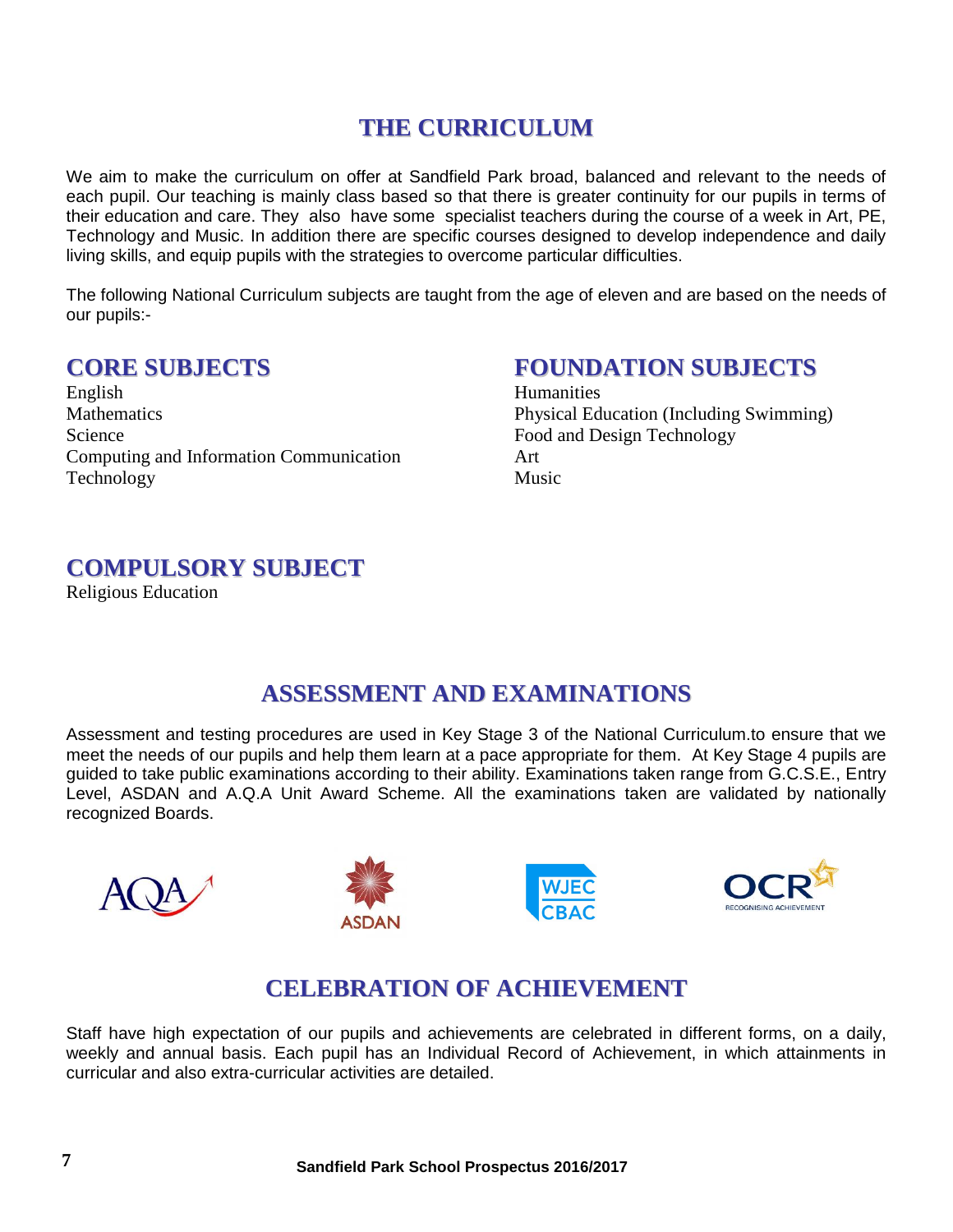#### **ENGLISH**

English is taught to all pupils as an important core subject of the National Curriculum, but it is also part of all other curricular areas. Our class based way of organizing the curriculum allows for this subject to be linked to others. Each pupil has English targets specific to the needs of the pupils and these are taken into account by teachers. Pupils have a wide range of abilities which are developed within integrated programmes of speaking and listening, reading and writing.

All pupils are encouraged to have confidence to communicate effectively in speech and writing or through signs/symbols, communication charts or devices and to listen with understanding.

Reading skills are promoted to enable pupils to become enthusiastic, responsive and knowledgeable readers. An extensive range of reading materials are used which include symbol collections, picture books, fiction and non fiction, reference materials, plays, poetry and computer based resources. Reading for pleasure is encouraged in school and at home. Accreditation in English takes the form of school based certificates for small steps of achievement, A.Q.A. units leading to Entry Level, Functional Skills and G.C.S.E. when appropriate.

#### **MATHEMATICS**

The aim is to generate an atmosphere where mathematics is seen as, not just a core subject within the National Curriculum but also as a worthwhile and enjoyable activity that will enhance the personal effectiveness of the individual.

All pupils will be given: -

- The opportunity and support to reach their full potential.
- Access to appropriate forms of public examinations and accreditation.
- Access to the full National Curriculum Programme of Study, where appropriate.
- Individual targets that will be regularly monitored assessed and updated.
- The chance to view Maths as an enjoyable and interesting aspect of education.

Special emphasis will be placed on developing number skills, mental work and life skills. All students are entered for accreditation at an appropriate level.

#### **SCIENCE**

Science in the school is centred on giving the pupils an understanding and enjoyment of the world around them through practical activities and outside visits. The courses are based on the National Curriculum and offer opportunities for taking part in GCSE and Entry Level. We also offer A.Q.A. units, which are certificated modules. All levels of ability are catered for in our fully equipped and functional laboratory.

#### **HUMANITIES**

The teaching and learning of History and Geography play an important role in the school's curriculum. They are taught at an appropriate academic and interest level that help make valuable contributions to many other areas of the curriculum. Teaching is based upon the requirements of the National Curriculum where appropriate and a variety of methods are used in order to meet the needs of the individual pupil.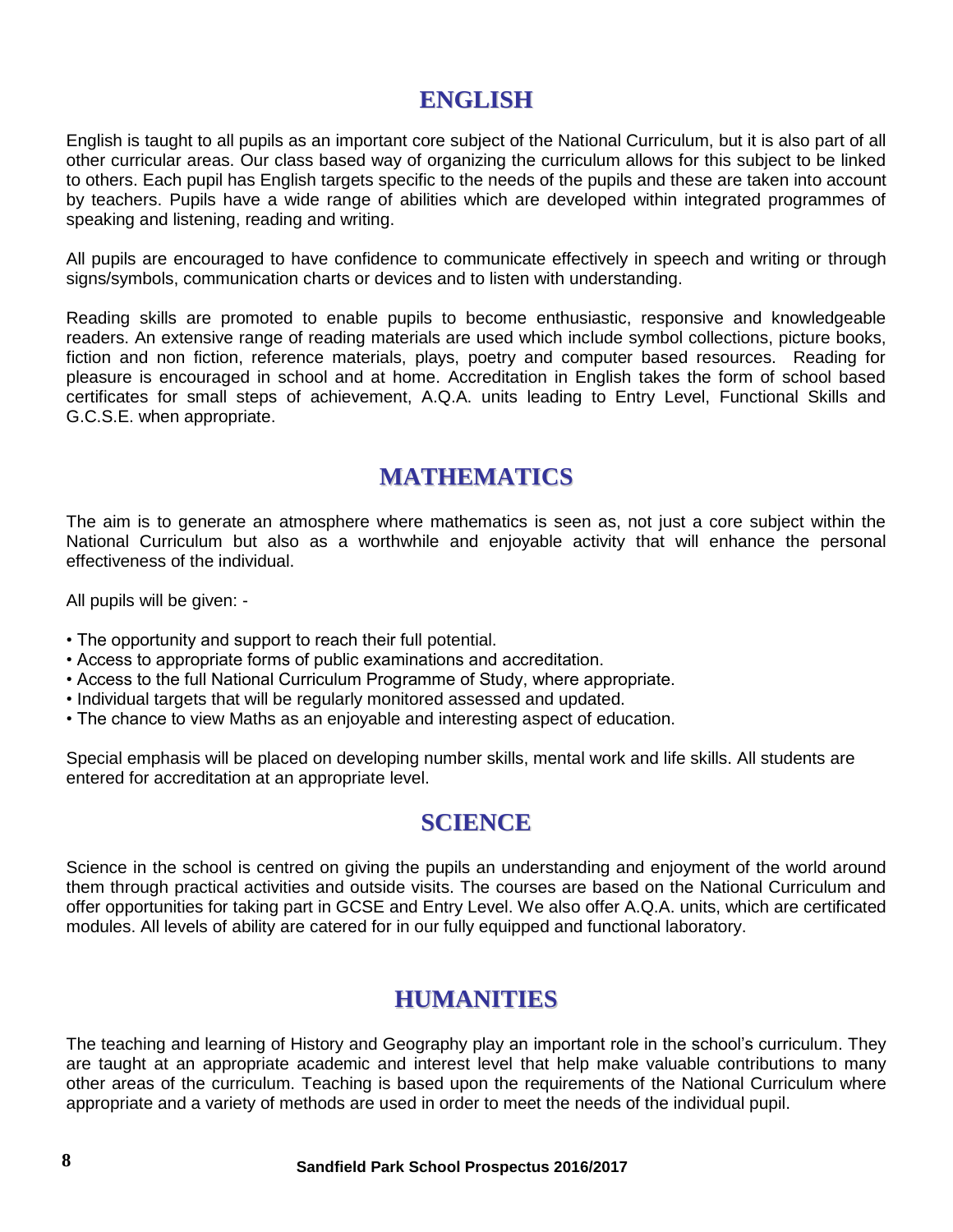#### **ART**

Art plays an important part in the curriculum by developing the pupils' ability to appreciate the visual world around them and to communicate their ideas in visual form through a variety of media.

Art is taught to all pupils throughout the school who are given the opportunity to experience different approaches to art in a happy secure and stimulating environment in which each child can develop their full potential. The programme of study provided seeks to ensure that all pupils are taught through their work to observe record, analyse, communicate, express and appraise to the best of their ability. Please see our school website for some excellent examples of Art produced by the pupils of the school.

#### **PHYSICAL EDUCATION**

Physical Education is very much an important part of the life of Sandfield Park School. P.E. is taught in an enjoyable, safe and positive environment. Each child is given every opportunity to reach his / her potential, taking into account the specific needs of individuals.

Pupils have the opportunity to partake in a range of physical activities including swimming and cycling. Each child is given the opportunity to develop self esteem through the development of physical confidence. Effort, commitment and enthusiasm are qualities that are always valued.

#### **FOOD AND DESIGN TECHNOLOGY**

In Food Technology we teach our pupils: the principles of a healthy diet; to prepare a variety of dishes and plan meals with a budget. In Design Technology pupils design and make products to meet human needs.

#### **DRAMA**

There are school productions and seasonal celebrations in which all pupils are encouraged to take part. Drama is also recognized as an effective teaching medium and is used in most subject areas to give added value to the curriculum being taught.

We are aware of the scope that drama offers our pupils as a method of expressing themselves and are constantly looking for ways of encouraging its use to enhance the whole school experience.

#### **MUSIC**

Music is regarded as an essential element in the education and development of all children at Sandfield Park School. Pupils have the opportunity to sing, play keyboard and percussion instruments, and experience listening to recorded music in a wide variety of cultural and historical styles.

#### **COMPUTING AND INFORMATION COMMUNICATION TECHNOLOGY**

The school is well equipped with computers and associated technology. All pupils have access to the use of Information and Communication Technology. It is an important part of most subject areas and allows computers to enhance the lesson content through use of appropriate software and for information retrieval. Pupils are taught to use Information and Communication Technology equipment and software confidently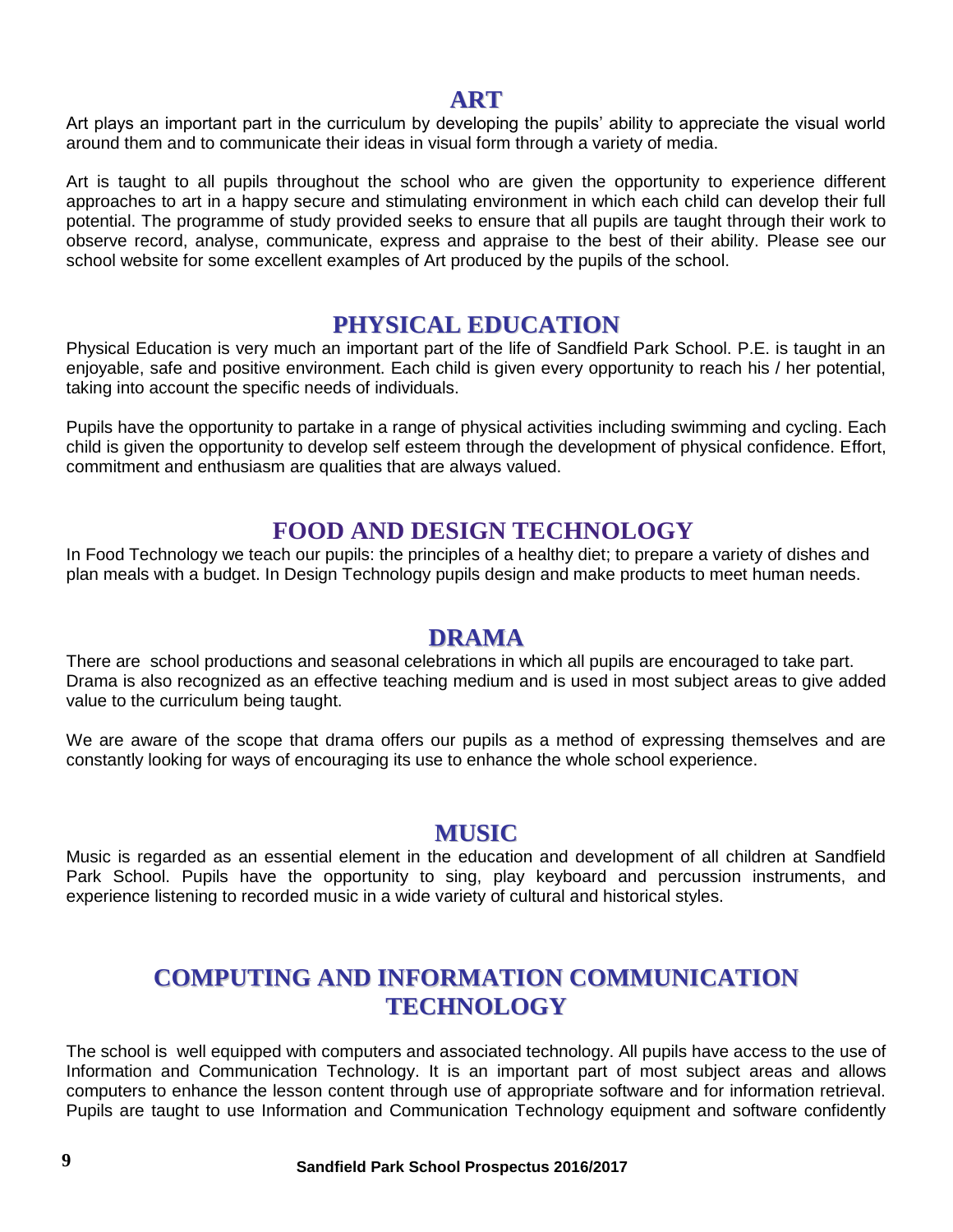and purposefully to communicate and handle information and to support problem solving, recording and expressive work.

Accreditation takes the form of A.Q.A. units, Entry Level Certificate and GCSE and Functional Skills

#### **PERSONAL, SOCIAL AND HEALTH EDUCATION**

Aspects of personal, social and health education are undertaken through discussion and practical activities to encourage pupils to take increasing responsibility for themselves and their actions. Pupils are encouraged to think for themselves and draw on personal experiences to express themselves and work through life challenges. We aim to increase self-esteem, and encourage pupils to value themselves and others. A programme to teach pupils about sex and relationships is also followed.

#### **RELIGIOUS EDUCATION**

Religious Education at Sandfield Park School aims to give all pupils a broad knowledge of Christianity and to develop positive attitudes to members of other faiths by learning about their beliefs and traditions. It is hoped that the teaching of R.E. will help our pupils to develop confidence in themselves, respect for others, and responsibility. Pupils will have one lesson a week in R.E. and take part in a corporate Act of worship each day. The main Christian Festivals e.g. Harvest, Christmas and Easter are celebrated and Festivals from other faiths explained and on occasions celebrated. Links with representatives of all religions are maintained and visits are encouraged. (Parents have the statutory right to withdraw their child from religious education and collective worship).

#### **CAREERS**

Pupils at Sandfield Park School meet an independent careers advisor and / or Learning Mentor from Year 9 onwards in an individual interview. This gives each pupil a chance to discuss their plans for the future in terms of 6<sup>th</sup> Form, college course training and employment options.

This Adviser is available to meet parents both through the Transitional and Annual Reviews, new Educational Health Care Plans and also at parents' evenings, where we have a Careers Fair.

Our 6<sup>th</sup> Form pupils go to Hugh Baird College to undertake elements of the curriculum that we do not teach in school. This also facilitates the transition process from school to further education.

#### **THE SCHOOL DAY**

The pupils arrive at school on the transport which is provided by the local education authority. In most cases the pupils are collected from home by specially adapted mini-buses operated by Home to School Transport for Children with Special Educational or Other Needs. These vehicles have a tail lift and are staffed by a driver and escort. The school day starts at 9.00a.m. and the morning session ends at 12.25 p.m. Lunches are prepared on site and a choice of meals is offered. (Special dietary requirements are provided.) Alternatively, pupils may bring packed lunches. School recommences at 1.35 p.m. and the afternoon session concludes at 3.30 p.m.

#### **ABSENCE**

Parents are asked to inform school as soon as possible on the first day that their child is absent, preferably before 9.00 a.m. if school does not receive a telephone message by 9.30 a.m. then we will try to contact parents by telephone. If this does not prove possible then we will send out a letter requesting that parents contact the school. If we do not receive an explanation then unfortunately the absence must be classed as *unauthorized.*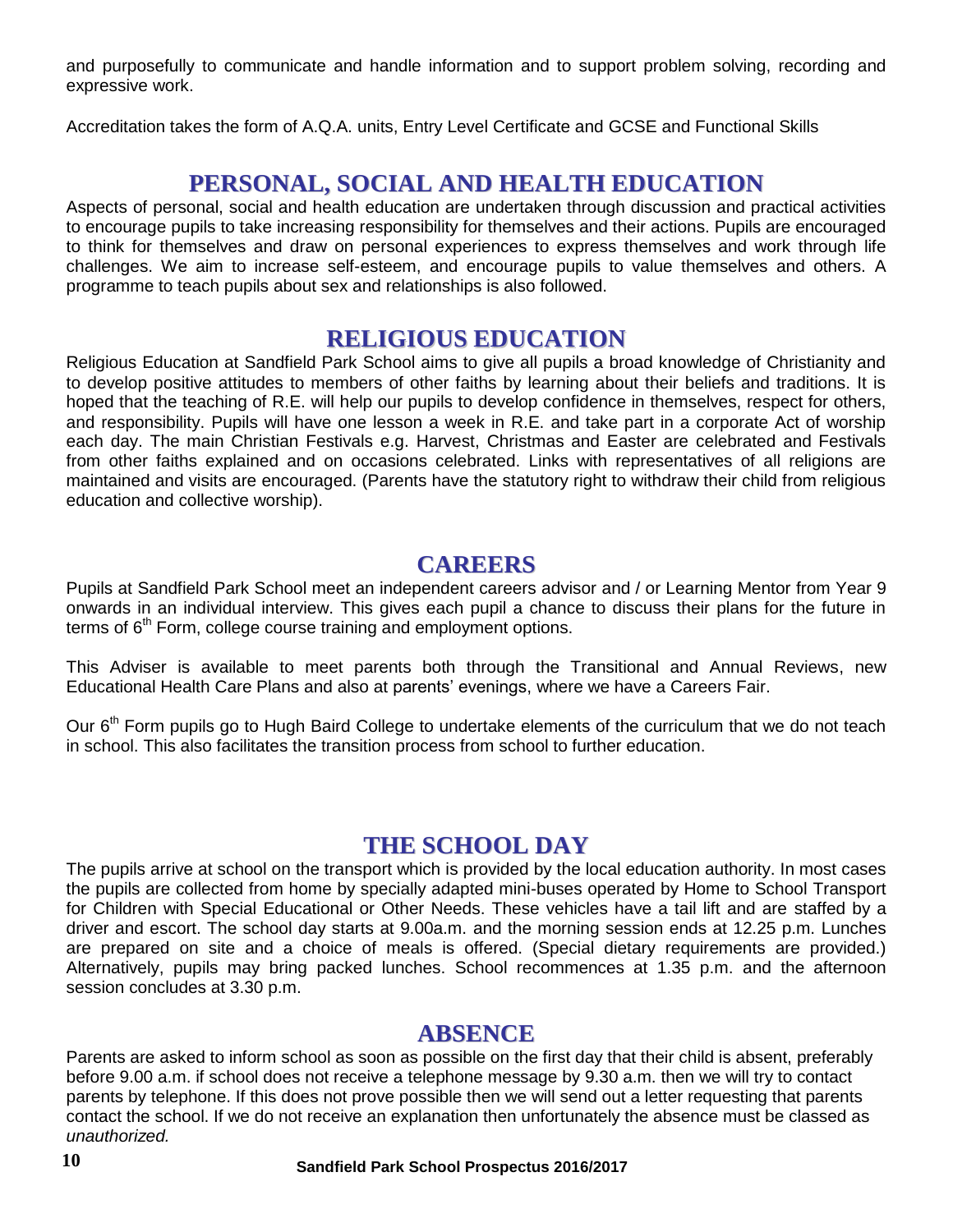When arranging respite during term time parents must contact the Deputy Headteacher, before the holiday, to confirm the arrangements.

#### **SCHOOL UNIFORM**

The school uniform consists of a navy blue sweatshirt with a yellow polo style T-shirt underneath, available from school. These are worn with appropriate navy skirt or pants.

The sixth form wears a grey school sweatshirt with black or white polo style T-shirt underneath, available from school. These are work with appropriate navy skirt or pants.

#### **JEWELLERY**

On the grounds of health and safety, it is permissible for pupils to wear only limited items of jewellery e.g. simple stud ear-rings. The wearing of hoop or pendant earrings, necklaces or other adornments, except on religious grounds, is not allowed.

#### **EXTENDED EDUCATIONAL OPPORTUNITIES AND SPORTS**

#### *The Calvert Trust Outdoor Centre in The Lake District*

The school offers a wide and varied range of extra-curricular activities, both within the school day and also outside school hours. Pupils are encouraged to be involved in a variety of competitions, organized by the school itself or by other agencies. They take part in a wide range of sporting activities such as hockey, basketball, swimming, Boccia and athletics, both at local and national level. Many outings are arranged for all pupils during the year to develop educational and social experience. The school owns three specially adapted mini-buses that greatly facilitate such expeditions.

One of our main aims at Sandfield Park is to encourage all pupils to develop a high standard of confidence and independence and residential experience is given much emphasis. Pupils are given the opportunity to be involved in a variety of residential visits organized at different venues throughout the year, e.g. The Calvert Trust Outdoor Pursuit Centre in the Lake District.

The school has an independent Riding Group and provides riding holidays each year for selected pupils.

We have also started the Duke of Edinburgh accreditation for our  $6<sup>th</sup>$  Form pupils.

The school runs a variety of after school sports clubs and a number of lunchtime sporting activities and clubs. The school is also involved in regional and national athletics, boccia, cricket and swimming competitions. Sandfield Park also has its own girls and boys football teams and members of these teams have represented Merseyside in county competitions.

#### **POLICY REGARDING CHARGES FOR SCHOOL ACTIVITIES**

The majority of activities that take place during the school day e.g. visit to local shops, parks, etc, are free of charge. For some that incur expenses e.g. cost of admission, the pupil may be invited to make a voluntary contribution.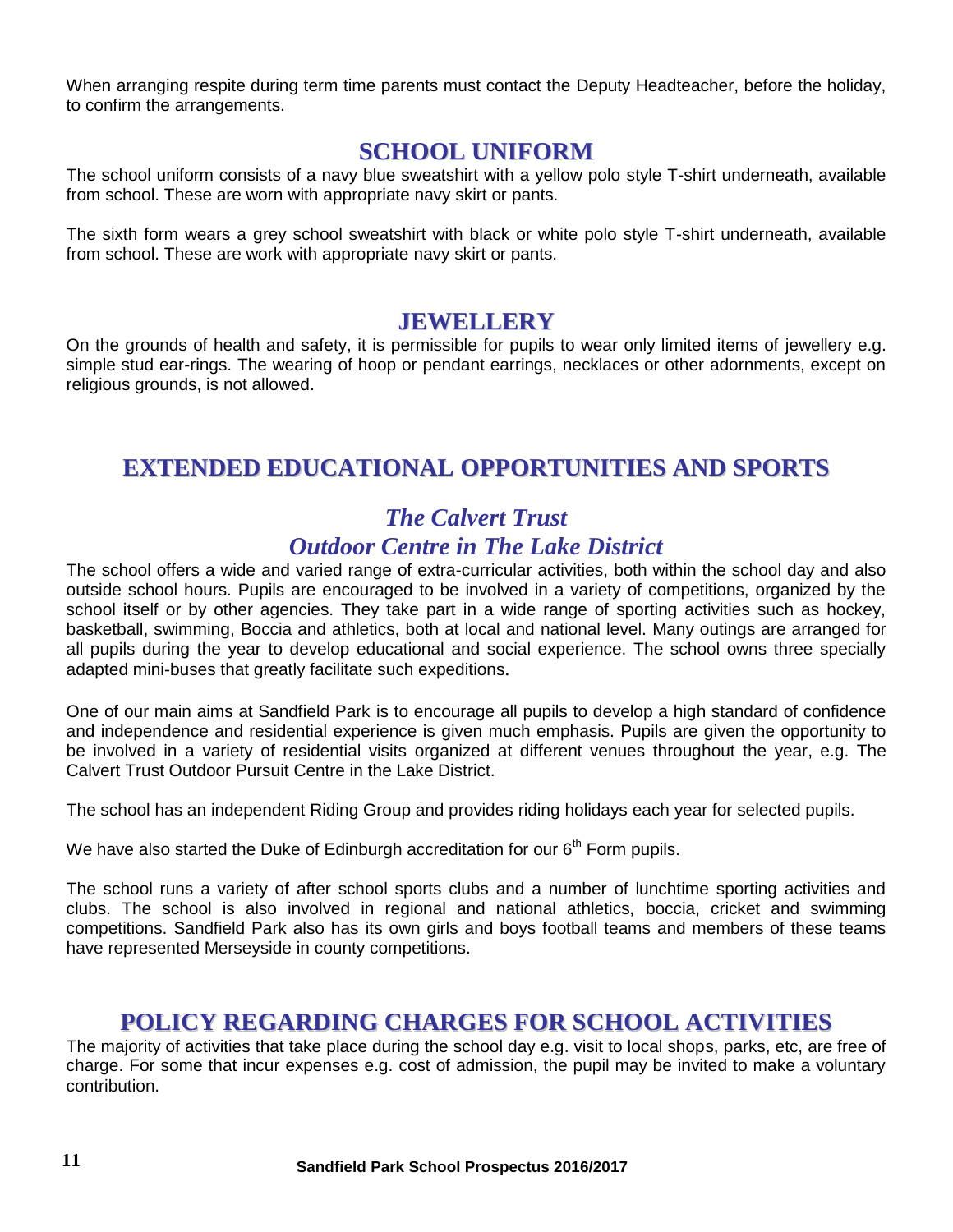For those activities of a longer duration, e.g. weekend trips the pupils are invited to make a voluntary contribution, depending upon the total cost. This amount it variable.

Alternative arrangements for funding activities are generally made for those pupils who are unable to make voluntary contributions.

#### **SCHOOL GOVERNORS**

The governors are actively engaged in the leadership of the school. A governors' meeting is held each half term, parents are represented as these meetings by parent governors.

#### **PASTORAL CARE AND DISCIPLINE**

The school provides a caring environment, in which pupils are supervised and their movements, both inside and outside the building, are controlled. Despite the level of supervision required, as much independence as possible is encouraged.

The pupils are expected to adopt acceptable standards of behaviour towards each other and towards staff. Respect is required from all pupils for the school building and its contents and for the school environment. A philosophy of co-operation and mutual respect is encouraged. In achieving the foregoing aims, parental support is of immense importance. A positive reward system is in place to encourage good behavior and the school has an anti - bullying policy which is regularly reviewed.

#### **HOME LINKS**

The school welcomes regular contact with parents and views good communication between school and home as an essential part of the education process. Parents can visit anytime during the school day. There are regular meetings between parents and the Headteacher to discuss any school issues on an informal basis.

Students have a home-school notebook which means that staff and parents are in contact daily and both parties are fully informed.

Each pupil has an Annual Review or Education Health Care Plan meeting and there are two Parents Evenings during the school year. Parents are encouraged to take advantage of these opportunities to find out about their child's work and progress.

There are a number of informal activities throughout the year such as disco's barbecues and other celebrations to which family and friends are welcome.

We are continually striving to foster closer links with the family and would encourage parents to participate and contribute to the life of the school. There is a termly open meeting for all parents to meet the Headteacher to discuss any issues to do with school.

#### **ADMISSION ARRANGEMENTS**

Placement in school is made by the Local Education Authority, and usually results from the outcome of statutory assessment and the issuing of a Statement of Special Educational Need. Pupils can be admitted at any age within the school's age range.